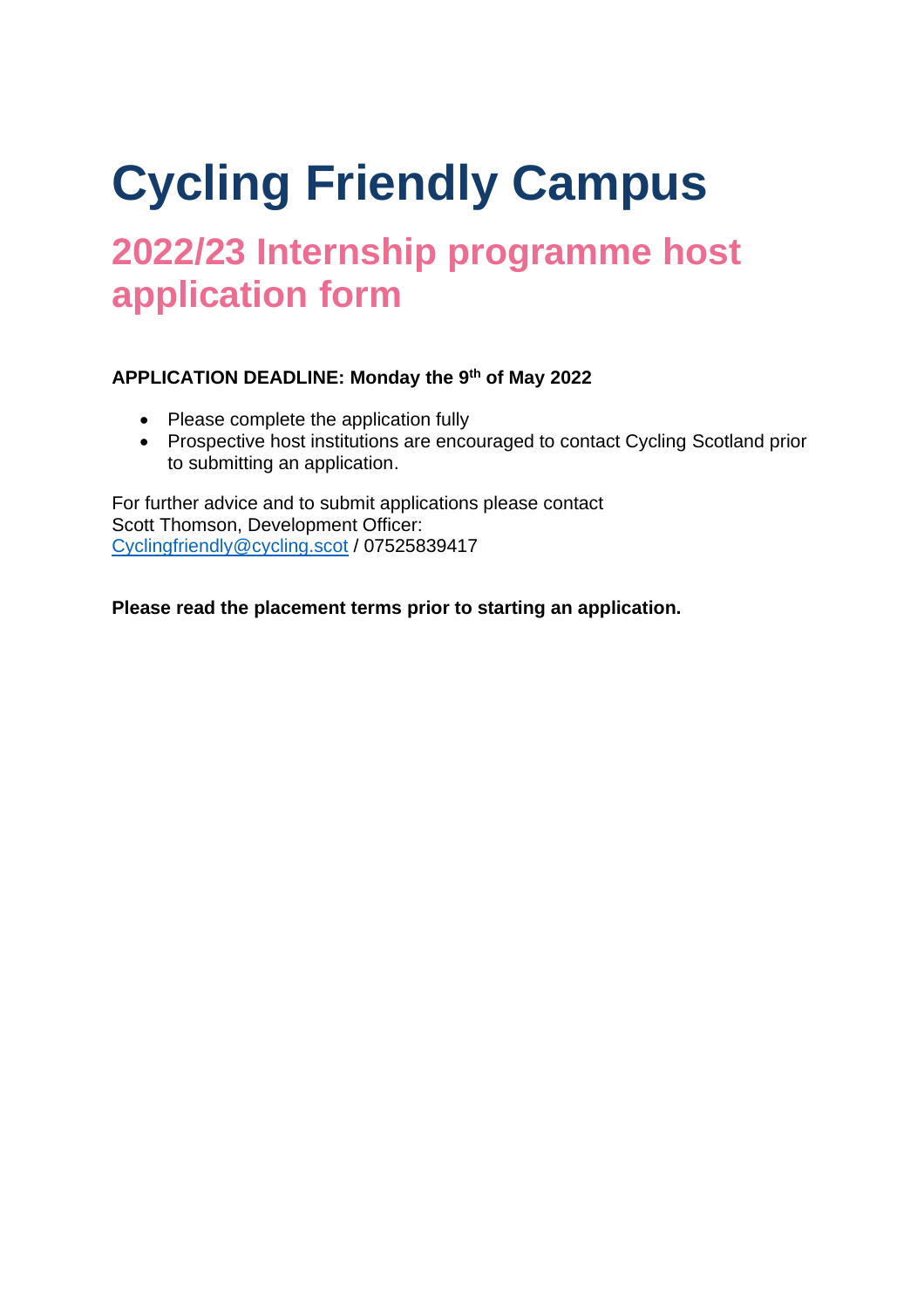## **I. Background and purpose**

With the support of Transport Scotland, Cycling Scotland seek to sponsor paid internships in colleges and universities across Scotland.

Interns will take on the role of **Campus Cycling Officer** (CCO) delivering a range of cycling activities which are aimed at getting more students and staff travelling by bike.

The host application is the first stage of the programme. All stages are detailed in section IV.

### **II. Summary of placement terms**

- 1. Placements will run for the 2022/23 Academic Year.
- 2. Interns will be paid the current Scottish Living Wage of £9.90 per hour.
- 3. The recruitment provider will arrange interviews, organise contracts and payroll and deal with personnel activities throughout the placement
- 4. The host organisation must nominate a member of staff to mentor the intern during the course of their placement.
- 5. The host organisation must provide the intern with access to a workspace and IT equipment, relevant systems and corporate mailbox/email address.
- 6. The host organisation should complete a standard staff induction (so far is as relevant), with particular emphasis on Health & Safety policy and practice.
- 7. It is expected that the officer will develop capital funding bids for capital funding such as the Cycling Friendly Campus Development fund and/or other available Transport Scotland infrastructure funding.
- 8. The host organisation must reimburse interns for any necessary and preapproved business travel or reasonable expenses, to reflect policy as it might apply to any member of staff.

## **III. Recruitment process**

- Cycling Scotland will appoint an external organisation to oversee recruitment activities (excluding interviews) and payroll. This organisation will be referred to as "The service provider"
- Cycling Scotland have created a specification for the role of Campus Cycling Officer as attached in Appendix A.
- This specification explains the general purpose of the role, allowing flexibility for appointed Officers to focus on specific challenges identified or targets set by the host organisation.
- The recruitment provider (with support of Cycling Scotland and other partners) will advertise opportunities for approximately six weeks on a variety of different websites and social media platforms.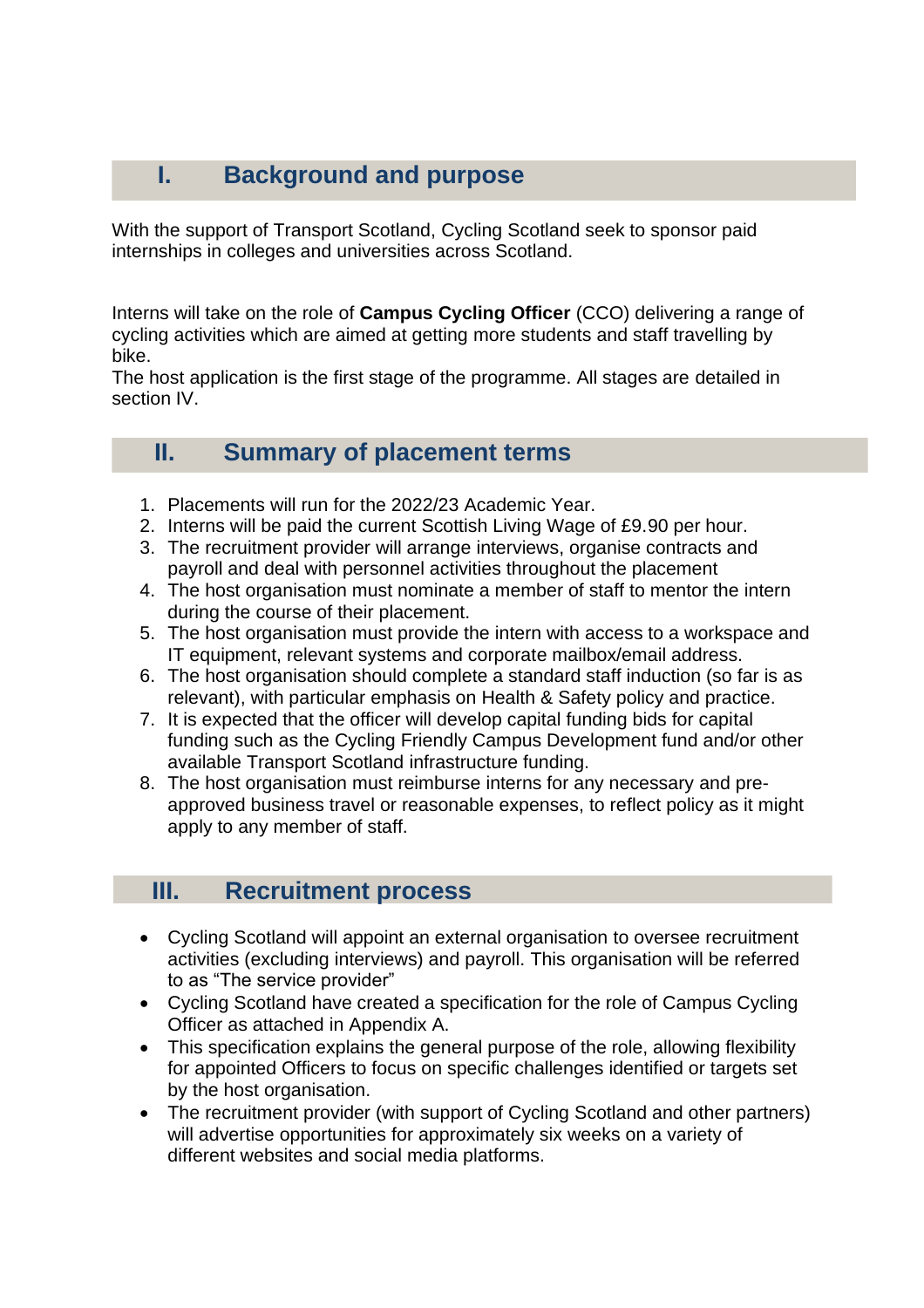- The recruitment provider will sift and match candidates according to knowledge, skills and experience.
- The recruitment provider will put forward candidates for interview, undertaken by the host university or college.
- The interview panel will have the duty to select the candidate considered to be best suited to the role and host organisation.
- As funder, Cycling Scotland may ask to be part of the interview panel.
- It is anticipated that interns will take up post in August 2022.
- The service provider Business will provide full details of the recruitment process, timescales and ongoing support to host organisations.

## **IV. Indicative timescales**

The table below presents the planned schedule of the programme. In view of the UKwide lockdown resulting from Covid-19, the below dates are provided on an indicative basis and subject to change

| <b>Host applications process</b>               | Open: 28 <sup>th</sup> of March 2022                 | <b>6 weeks</b> |
|------------------------------------------------|------------------------------------------------------|----------------|
|                                                | Close: $9th$ of May 2022                             |                |
| <b>Shortlist and review of</b><br>applications | By Friday the 20 <sup>th</sup> of May                | 1.5 week       |
| <b>Candidate applications</b>                  | Open: 4th of June 2022                               | 4 weeks        |
| process                                        | Close: Wednesday the 30th of June                    |                |
|                                                | 2022                                                 |                |
| <b>Interviews</b>                              | Start: 20 <sup>th</sup> of July 2022                 | 2 weeks        |
|                                                | Close: 31 <sup>st</sup> of July 2022                 |                |
| <b>Placement</b>                               | Start w/c the 29 <sup>th</sup> of August 2022        | 34 to 43       |
|                                                | Induction: 25 <sup>th</sup> August 2022 (TBC)        | weeks          |
|                                                | Finish: w/c the 12 <sup>th</sup> of April 2022 (Full | (flexible)     |
|                                                | time) or w/c the 14 <sup>th</sup> of June 2022       |                |
|                                                | (part-time)                                          |                |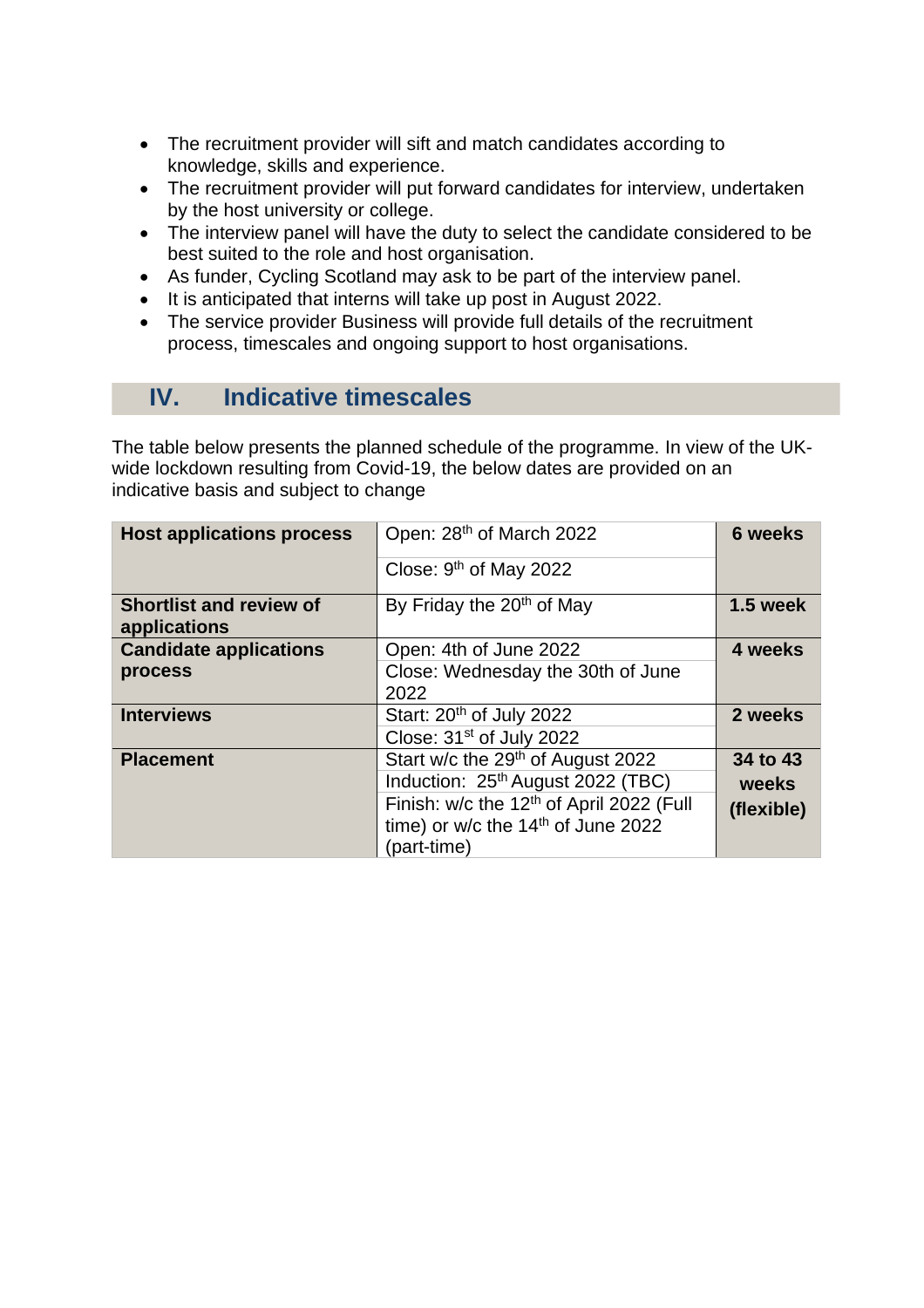## **V. Host application process**

The number of available placements Cycling Scotland can support is limited. As such, the **hosts will be selected on a competitive basis.** Applicants are encouraged to contact Cycling Scotland prior to submitting an application.

This application seeks to identify:

- Which institutions demonstrate most potential to increase cycling opportunities that respond to an evidenced need, for a diverse range of people, tackling socio-economic inequalities and increasing access to cycling.
- Which institutions are most likely to effectively utilise the support of an intern to increase cycling as a healthy, active and sustainable travel choice and monitor impact.
- Which institutions are most likely to best support the intern to develop skills and experience, enhancing career prospects and employability.

Please note that, where demand for funding exceeds available monies, consideration will be given to applications that seek to help tackle poverty, reduce inequality and build a fairer and more inclusive Scotland and are consistent with local, regional and national policies and strategies, such as Active Travel Framework, Low Carbon Strategy and the Fairer Scotland Duty.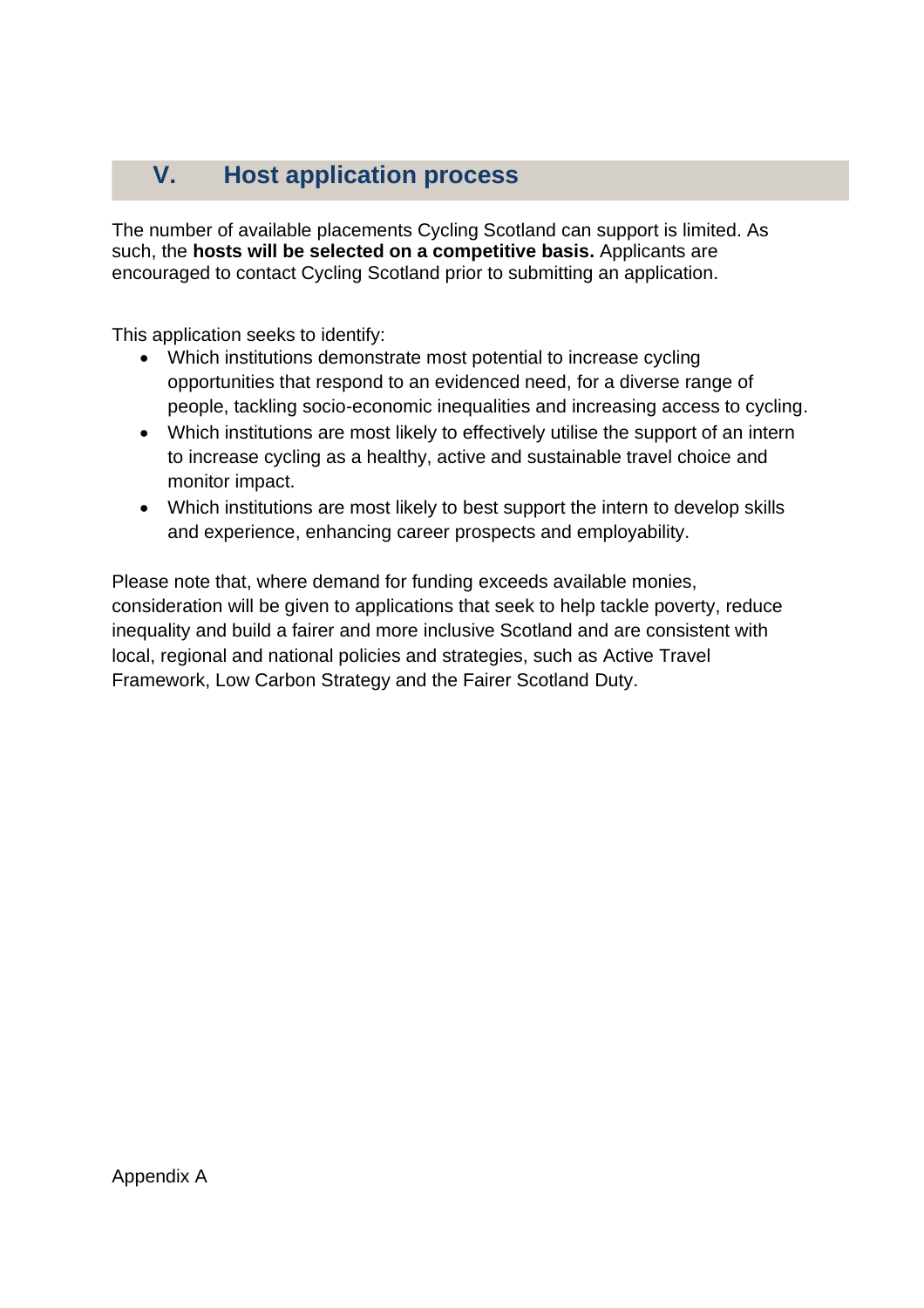## ROLE DESCRIPTION

| <b>CAMPUS CYCLING OFFICER (CCO)</b> |                                               |  |
|-------------------------------------|-----------------------------------------------|--|
| <b>INSTITUTION</b>                  | <b>VARIOUS</b>                                |  |
| <b>CAMPUS</b><br>LOCATION(S)        | <b>VARIOUS</b>                                |  |
| <b>DATE POSTED</b>                  | JUNE/JULY 2022                                |  |
| <b>SALARY</b>                       | £9.90 PER HOUR (SCOTTISH REAL LIVING<br>WAGE) |  |
|                                     | PLACEMENT LENGTH TBC (AUG 2022 - JUN 2023)    |  |

#### BACKGROUND

Cycling Scotland's vision is a sustainable, inclusive and healthy Scotland where anyone, anywhere can enjoy all the benefits of cycling. Cycling Scotland is a recognised Scottish Charity SCO29760.

Cycling Scotland work with a range of partners towards the aims of the [Active Travel](https://www.transport.gov.scot/media/47158/sct09190900361.pdf)  [Framework,](https://www.transport.gov.scot/media/47158/sct09190900361.pdf) with the vision that by 2030, "Scotland's communities are shaped around people, with walking or cycling the most popular choice for shorter everyday journey"

The Cycling [Friendly Campus Award](http://www.cyclingscotland.org/wp-content/uploads/2014/08/2796-CF_Campus-Handbook-FINAL-lowres.pdf) is aimed at encouraging and supporting colleges and universities across Scotland to take a leading role in increasing the number of students and staff traveling by bike.

#### THE ROLE

**With the support of Transport Scotland**, Cycling Scotland seek to identify interns to support campus-based cycling development projects across Further and Higher Education campuses across Scotland.

The candidate will take on the role of **Campus Cycling Officer (CCO)** and support the Sustainability, Health & Wellbeing , Estates team and/or the Students Association (or other relevant department) in delivering cycling projects and activities aimed at getting staff and students travelling by bike.

With support from a mentor, the CCO will be put in charge of designing, planning, implementing and evaluating a cycling project.

#### KEY DUTIES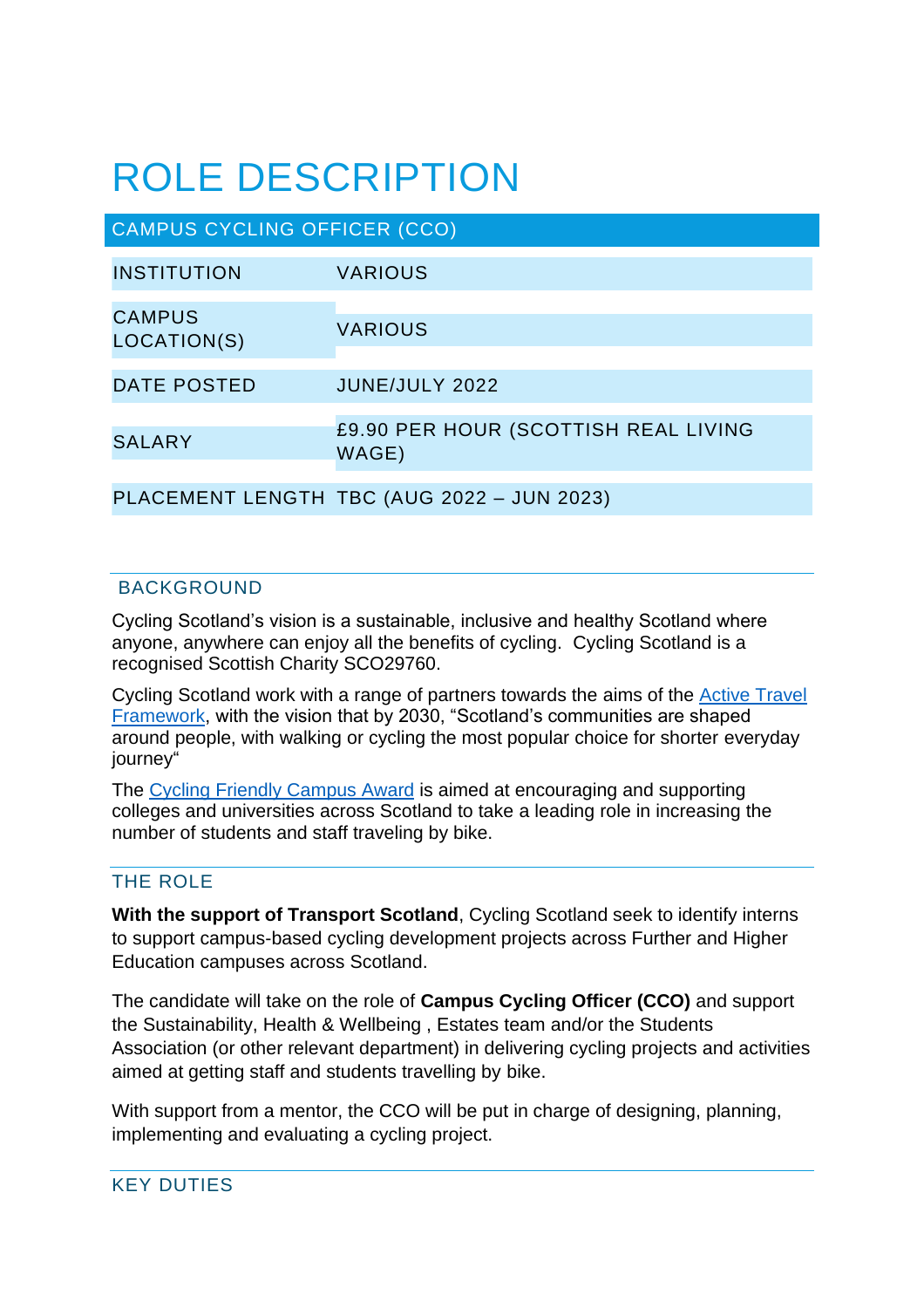- i. Support the preparation, development and delivery of cycling initiatives on campus in order to support behaviour change and progress towards/maintain Cycling [Friendly status,](https://www.cycling.scot/our-programmes/cycle-friendly/campus)
- ii. Gather and analyse data relating to cycling activity, in order to prepare and present relevant information and recommendations to colleagues, stakeholders and sponsors
- iii. Undertake a gap analysis of cycling provision on campus and verify key priorities by engaging with staff and students, where necessary.
- iv. Develop and maintain effective partnerships which support the college's efforts to make cycling an attractive travel choice, linking in with wider programmes, initiatives and events
- v. It is expected that the officer will develop capital funding bids for capital infrastructure funding such as the Cycling Friendly Campus Development fund and/or other available infrastructure funding.
- vi. Establish and/or develop and maintain appropriate communication channel(s) relevant to cycling development projects
- vii. Lead on the design, planning, implementation and evaluation of a cycling project(s) and activities which reflect key priorities and feedback from stakeholder engagement
- viii. Assist colleagues to develop and maintain an up to date Cycling Action Plan which will form the basis of future funding bids / opportunities and delivery of cycling initiatives.
- ix. Identify and assist in applying to/securing funding when and where appropriate.

### THE CANDIDATE

We are looking for an enthusiastic individual who is committed to promoting the benefits of cycling as a healthy, sustainable and affordable travel option.

Experience of organising and running events would be an advantage whilst good communication skills, initiative and the ability to engage with varied audiences is essential.

This is an excellent development opportunity and we are keen to receive applications from students seeking a career in environmental sustainability, health and/or transport.

Applications are open to graduates as well as individuals with HNC/HND qualifications and those with equivalent knowledge and experience.